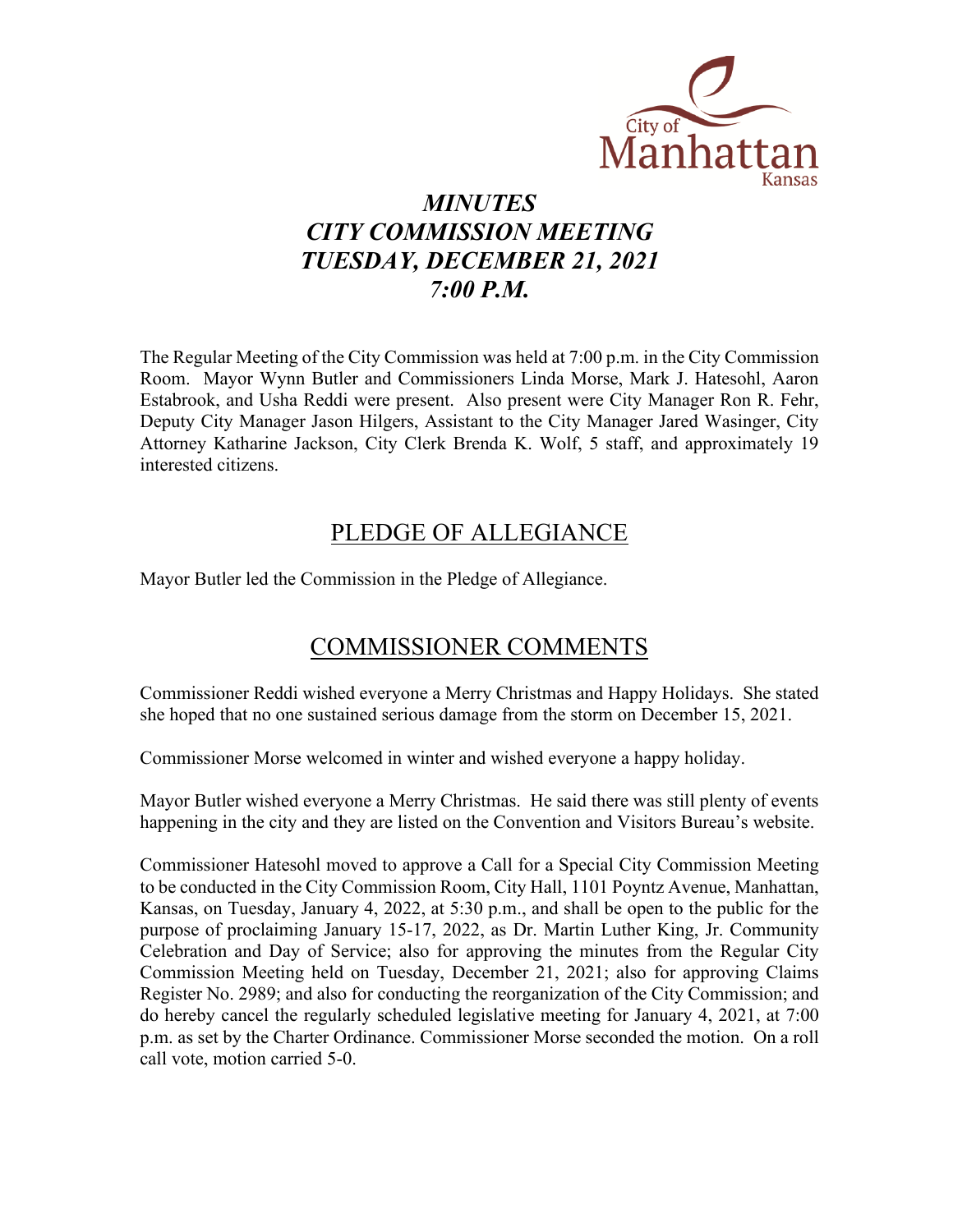**Minutes** City Commission Meeting December 21, 2021 Page 2

## CONSENT AGENDA

(\* denotes those items discussed)

#### **MINUTES**

The Commission approved the minutes of the Regular City Commission Meeting held Tuesday, December 7, 2021.

#### **CLAIMS REGISTER NO. 2988**

The Commission approved Claims Register No. 2988 authorizing and approving the payment of claims from December 1, 2021 – December 14, 2021, in the amount of \$3,743,056.74.

#### **LICENSES**

The Commission approved a **Merchant Guard Agency License** for calendar year 2022 for Securitas Security Services USA, LLC, 3641 South West Plass Avenue, Suite 150, Topeka, Kansas; and Vendtech-SGI, LLC, 250 North Rock Road Suite 360, Wichita, Kansas; a **Tree Maintenance License** for calendar year 2022 for Blueville Nursery, Inc, 4539 Anderson Avenue; Done Right, LLC, PO Box 1924; Gier Tree Service, 3507 Musil Dr; and Hummel Tree Service, Inc, 608 Pottawatomie Avenue; an annual **Cereal Malt Beverages Off-Premises License** for Dillon's #15, 130 Sarber Lane; and an annual Cereal Malt Beverages On-Premises License for Axe to Grind, 1222 Moro Street.

#### \* **ORDINANCE NO. 7561 - AMEND - 2022 SALARY ORDINANCE**

The Commission approved revised Salary Ordinance No. 7561 establishing a new range of salaries for 2022 for City Commissioners and City employees.

#### **ORDINANCE NO. 7562 - ISSUE - INDUSTRIAL REVENUE BONDS - BEV HUB**

The Commission approved Ordinance No. 7562 issuing up to \$1.665 million in Industrial Revenue Bonds for Bev-Hub.

### \* **ORDINANCE NO. 7563 - AMEND - SPECIAL EVENTS WITH ALCOHOL - AGGIEVILLE, DOWNTOWN, CITY PARK, AND TWIN OAKS**

The Commission approved Ordinance No. 7563 amending Sections 4-2, 31-157, 31-159, and 31-160 of the Code of Ordinances relating to special events and possession of alcoholic liquor and cereal malt beverages in Aggieville, Downtown, City Park and Twin Oaks.

#### **RESOLUTION NO. 122121-A – 2021 CITY BOUNDARY**

The Commission approved Resolution No. 122121-A establishing and defining the boundaries of the city of Manhattan, Kansas, as of December 21, 2021.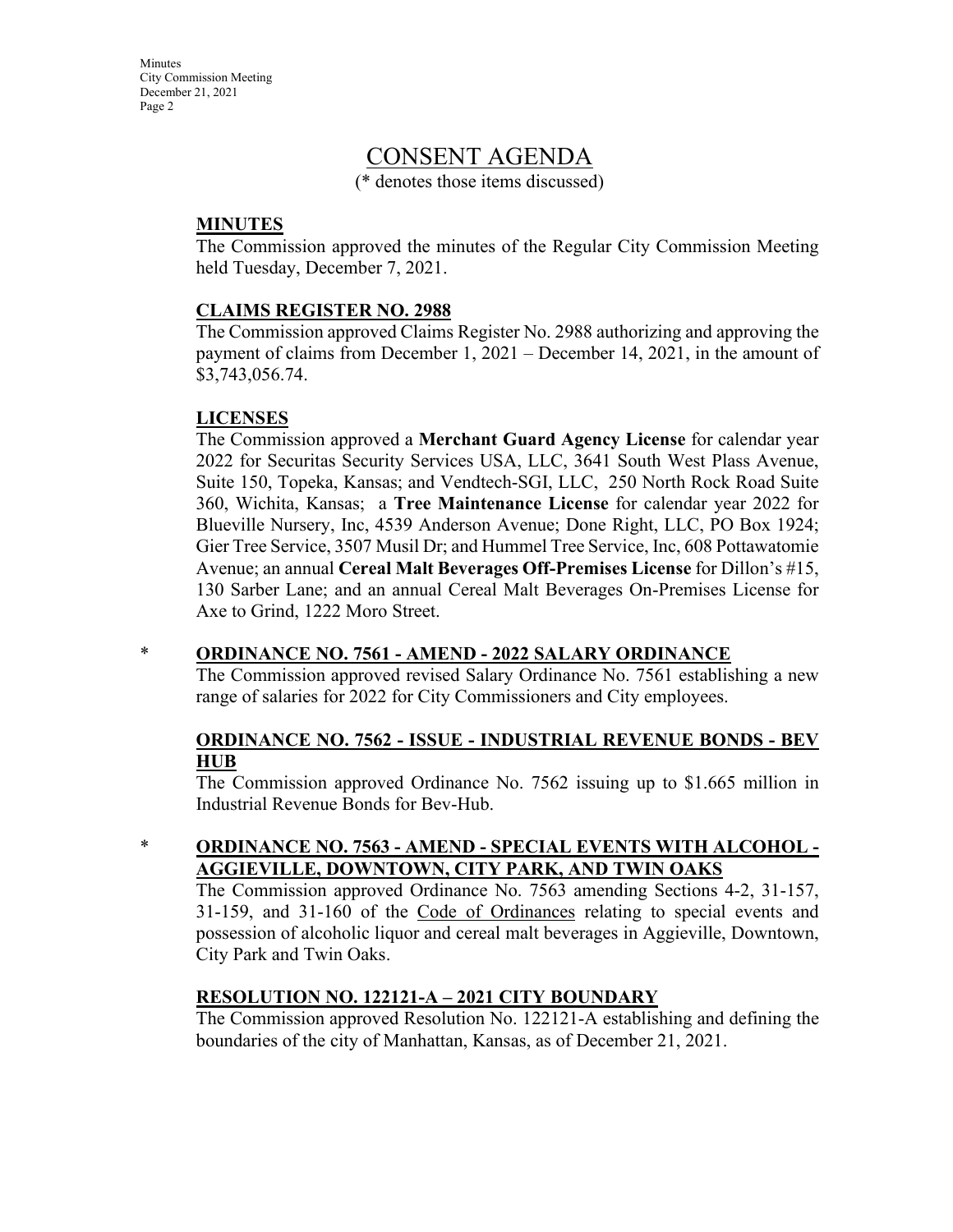### **RESOLUTION NO. 122121-B - TEMPORARY ALCOHOL PERMIT - DOWNTOWN SIDEWALK PLATFORMS**

The Commission approved Resolution No. 122121-B establishing a permit process and regulations for the temporary use of City platforms in the C-4 Central Business District, to include the sale, service, possession, and consumption of alcoholic liquor or cereal malt beverages.

## **RESOLUTION NO. 122121-C - RELEASE AND ASSIGN CLAIMS TO KANSAS ATTORNEY GENERAL - OPIOID LITIGATION FUNDS**

The Commission adopted Resolution No. 122121-C approving the execution and delivery of an agreement to release and assign the City's opioid claims to the Kansas Attorney General and certifying costs attributable to substance abuse and addiction mitigation in excess of \$500.00.

### **AWARD CONTRACT - STAGG HILL GOLF COURSE WATERLINE IMPROVEMENTS (WA2109)**

The Commission awarded and authorized the Mayor and City Clerk to execute a sole source construction contract in the amount of \$70,775.00, with Larson Construction Company, Inc., of Manhattan, Kansas, for the Stagg Hill Golf Course Waterline Improvements (WA2109) with the contractor selected and contract financed by the golf course.

## **\* AWARD CONTRACT - NORTH CAMPUS CORRIDOR, PHASE IX, IMPROVEMENTS (ST1908)**

Ron Fehr, City Manager, provided information regarding funding sources for this project and information regarding the remaining phases of the North Campus Corridor.

The Commission found that Ebert Construction, of Wamego, Kansas, was the lowest and best responsible bidder, based on staff recommendation; accepted the Engineer's Opinion of Probable Cost in the amount of \$9,581,700.42; and awarded and authorized the Mayor and City Clerk to execute a construction contract with Ebert Construction, of Wamego, Kansas, in the amount of \$9,474,379.20 for the North Campus Corridor, Phase IX Improvements (ST1908).

### **CONTRACT AMENDMENT NO. 3 - CONSTRUCTION ENGINEERING AND ARCHITECTURAL SERVICES - NORTH CAMPUS CORRIDOR, PHASE IX IMPROVEMENTS (ST1908)**

The Commission authorized the Mayor and City Clerk to execute a supplemental services agreement with BG Consultants, of Manhattan, Kansas, for additional Construction Engineering and Architectural services in the amount of \$135,154.00 for the North Campus Corridor, Phase IX Improvements (ST1908).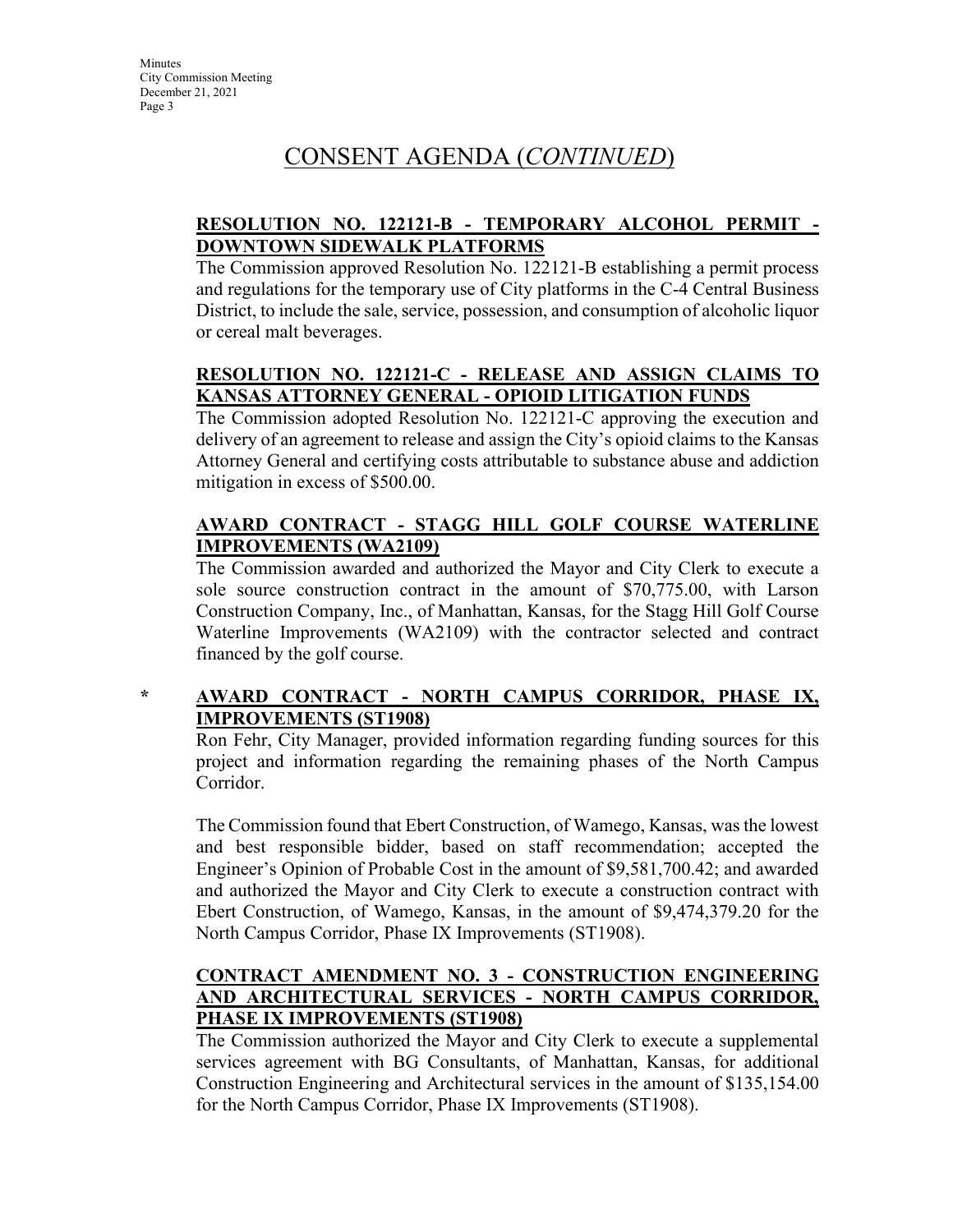### **RESOLUTION NO. 122121-D – AUTHORIZE FINANCING - NORTH CAMPUS CORRIDOR, PHASE IX IMPROVEMENTS (ST1908)**

The Commission approved Resolution No. 122121-D amending Resolution No. 052819-B which authorized the project for construction and financing for the North Campus Corridor, Phase IX Improvements (ST1908).

#### **AMENDMENT NO. 1 - CMAR - NORTH MANHATTAN AVENUE, FROM BLUEMONT AVENUE TO FREMONT STREET, IMPROVEMENTS (AG1904)**

The Commission amended the Construction Manager At Risk (CMAR) contract with McCown Gordon, of Manhattan, Kansas, and accepted the guaranteed maximum price (GMP) of \$6,017,391.00 for the North Manhattan Avenue, from Bluemont Avenue to Fremont Street, Improvements (AG1904).

### **AGREEMENT - CONSTRUCTION ADMINISTRATION SERVICES - NORTH MANHATTAN AVENUE, FROM BLUEMONT AVENUE FREMONT STREET, IMPROVEMENTS (AG1904)**

The Commission authorized City Administration to finalize and execute a construction administration services agreement with Olsson, of Manhattan, Kansas, in the amount of \$71,540.00, for the North Manhattan Avenue, from Bluemont Avenue to Fremont Street, Improvements (AG1904).

#### **RESOLUTION NO. 122121-E - AUTHORIZE FINANCING - NORTH MANHATTAN AVENUE, FROM BLUEMONT AVENUE TO FREMONT STREET, IMPROVEMENTS (AG1904)**

The Commission approved Resolution No. 122121-E authorizing construction and financing in the amount of \$6,730,000.00 for the North Manhattan Avenue, from Bluemont Avenue to Fremont Street, Improvements (AG1904).

## **AGREEMENT - EMPLOYMENT - CITY MANAGER**

The Commission authorized the Mayor and City Clerk to execute a modified Employment Agreement between the City of Manhattan and City Manager Ronald R. Fehr, beginning with the first pay period of 2022.

## **2022 CONTRACT - FLINT HILLS AREA TRANSPORTATION AGENCY**

The Commission approved a contract as budgeted in the 2022 City Budget and authorized the Mayor and City Clerk to execute said contract with the Flint Hills Area Transportation Agency.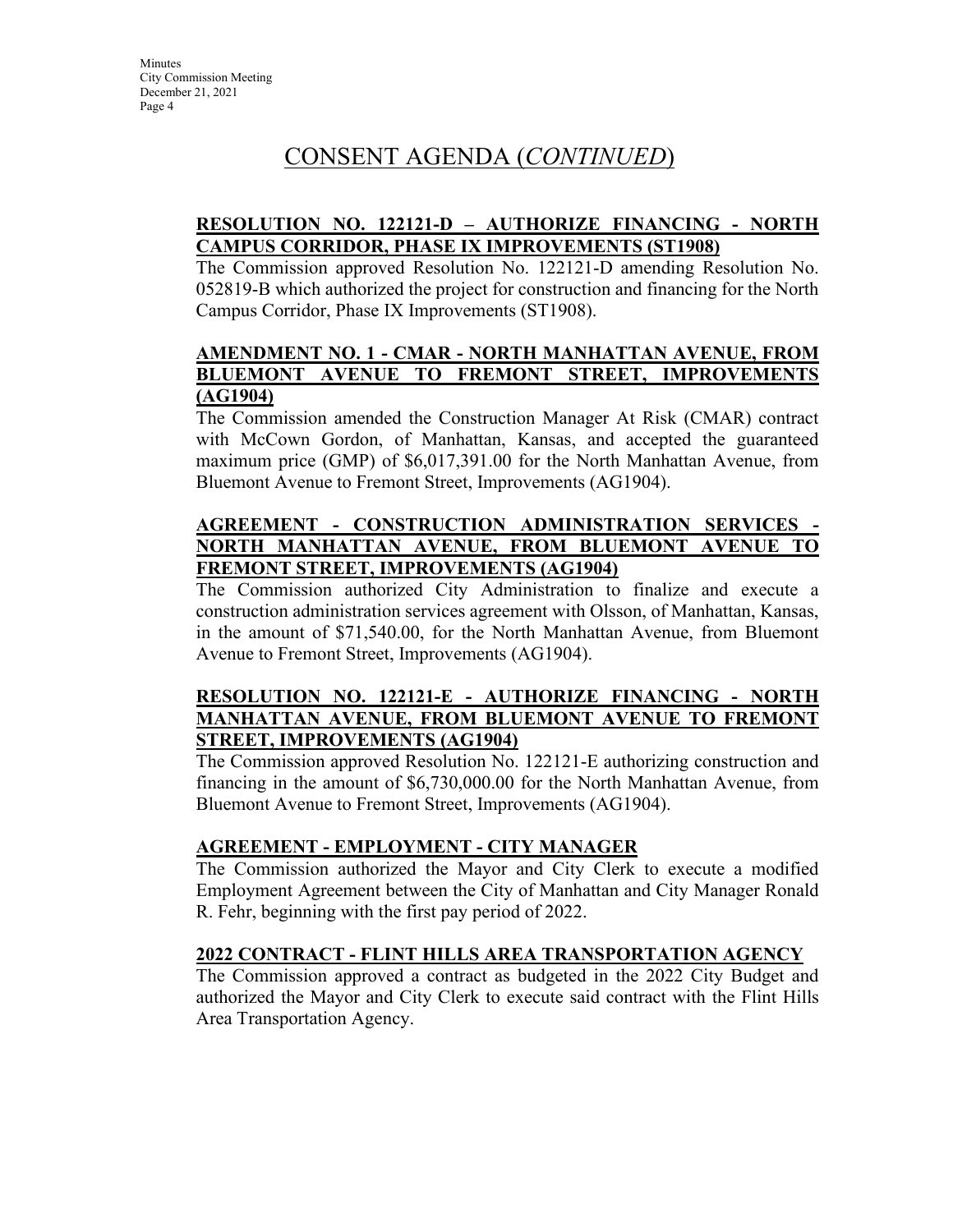#### **2022 CONTRACT - AGGIEVILLE BUSINESS ASSOCIATION**

The Commission approved a contract as budgeted in the 2022 City Budget and authorized the Mayor and City Clerk to execute said contract with the Aggieville Business Association.

#### **2022 CONTRACT - DOWNTOWN MANHATTAN, INC.**

The Commission approved a contract as budgeted in the 2022 City Budget and authorized the Mayor and City Clerk to execute said contract with Downtown Manhattan, Inc.

#### **2022 CONTRACT - MANHATTAN CENTER FOR THE ARTS**

The Commission approved a contract as budgeted in the 2022 City Budget and authorized the Mayor and City Clerk to execute said contract with the Manhattan Center for the Arts.

#### **2022 CONTRACT - THE WOLF HOUSE MUSEUM**

The Commission approved a contract as budgeted in the 2022 City Budget and authorized the Mayor and City Clerk to execute said contract with the Wolf House Museum.

#### **2022 CONTRACTS - SOCIAL SERVICES ADVISORY BOARD AGENCIES**

The Commission approved contracts as budgeted in the 2022 City Budget and authorized the Mayor and City Clerk to execute said contracts with each Social Services Advisory Board agency *(See Attachment No. 1)*.

#### **2022 CONTRACTS - SPECIAL ALCOHOL FUND AGENCIES**

The Commission approved contracts as budgeted in the 2022 City Budget and authorized the Mayor and City Clerk to execute said contracts with each Special Alcohol Fund agency *(See Attachment No. 2)*.

#### **2022 CONTRACT - AGGIEVILLE BUSINESS IMPROVEMENT DISTRICT**

The Commission authorized the Mayor and City Clerk to execute a 2022 Aggieville Business Improvements District contract.

#### **2022 CONTRACT - DOWNTOWN BUSINESS IMPROVEMENT DISTRICT**

The Commission authorized the Mayor and City Clerk to execute a 2022 Downtown Business Improvements District contract.

#### **BOARD APPOINTMENTS**

The Commission approved the following appointment by Mayor Butler to various boards and committees of the City.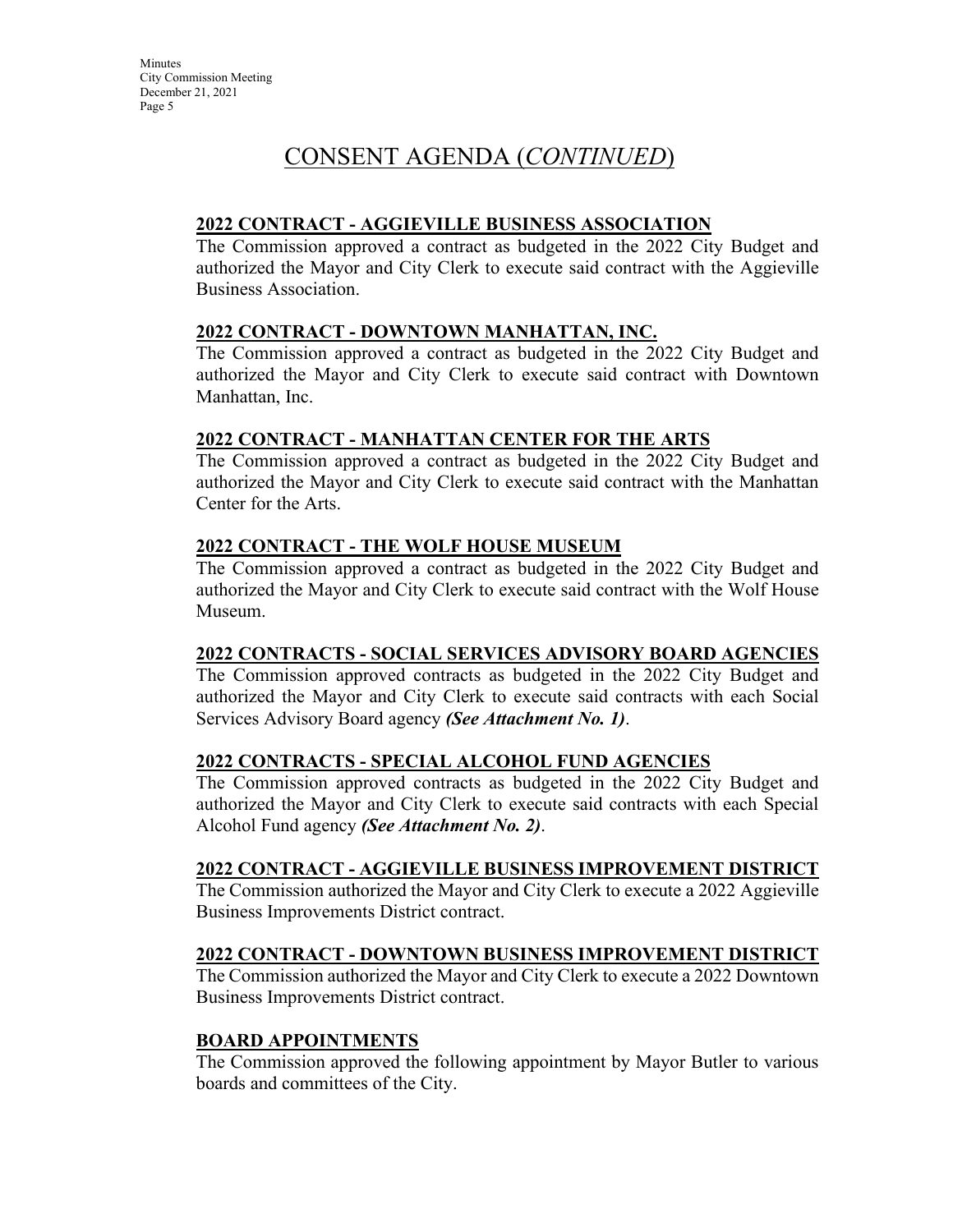#### **BOARD APPOINTMENTS** *(CONTINUED)*

#### *Aggieville Business Improvement District Advisory Board*

Re-appointment of George Matthews, 1002 Houston Street, to a three-year term which will begin January 1, 2022, and will expire December 31, 2024.

Appointment of Nicolette Unruh, 1632 McCain Lane, to fill the remainder of a three-year vacant term which begins immediately and will expire December 31, 2022.

#### *Bicycle and Pedestrian Advisory Committee*

Appointment of Shanika Rose, 2030 Tecumseh Road, to fill the unexpired Riley County Health Department term of Ed Kalas which begins immediately and will expire October 31, 2022.

#### *Board of Zoning Appeals*

Appointment of Andrew Dame, 3626 Everett Drive, to a three-year term which will begin January 1, 2022, and will expire December 31, 2024.

Appointment of George Matthews, 1002 Houston Street, to a three-year term which will begin January 1, 2022, and will expire December 31, 2024.

#### *Cemetery Board*

Appointment of Logan Robertson, 2117 Blaker Drive, to a three-year term which will begin January 1, 2022, and will expire December 31, 2024.

#### *City/University Special Projects Fund Committee*

Appointment of Ethan Pilchard, 1805 Claflin Road, Wefald Hall, to a oneyear Student term which begins immediately and will expire June 30, 2022.

Appointment of Bently Taulbert, 4705, Kansas City, Missouri, to a one-year Student term which begins immediately and will expire June 30, 2022.

#### *Downtown Business Improvement District Advisory Board*

Re-appointment of Emily Koenig, 103 S. 4<sup>th</sup> Street, Suite 205B, to a two-year term which will begin January 1, 2022, and will expire December 31, 2023.

Appointment of Brad Simonsson, 4980 Auburn Drive, Wamego, Kansas, to a two-year term which will begin January 1, 2022, and will expire December 31, 2023.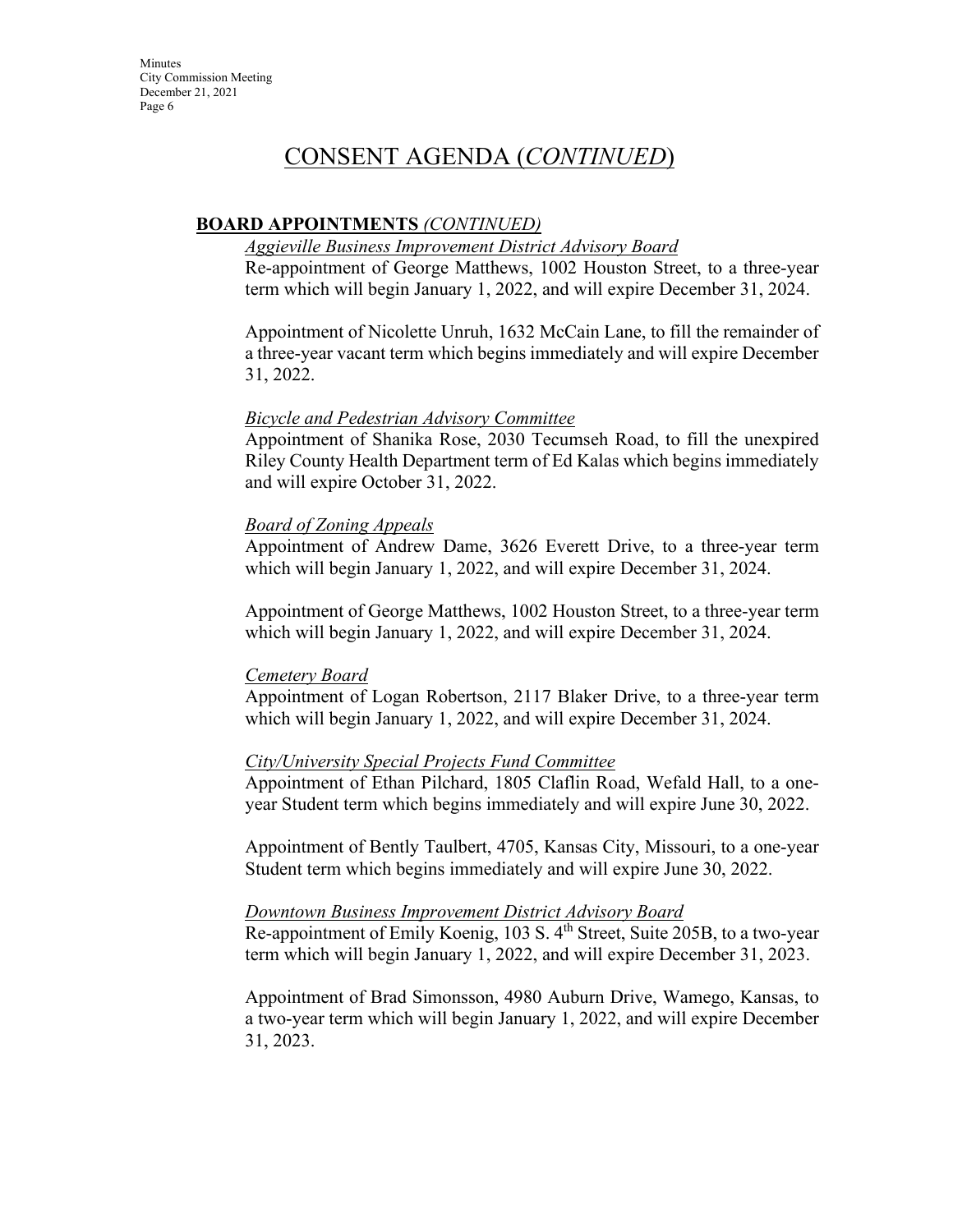### **BOARD APPOINTMENTS** *(CONTINUED)*

*Partner City Advisory Committee*

Appointment of Richard Foster, 219 14<sup>th</sup> Street, Ogden, Kansas, to fill the unexpired term of Christine Benne, which begins immediately, and will expire August 31, 2022.

Mayor Butler opened the public comments.

Hearing no comments, Mayor Butler closed the public comments.

Commissioner Hatesohl moved to approve the consent agenda. Commissioner Reddi seconded the motion. On a roll call vote, motion carried 5-0 with the exception of Item D1 [ORDINANCE NO. 7561 - AMEND - 2022 SALARY ORDINANCE] which carried 4-1 with Mayor Butler voting against and Item D3 [ORDINANCE NO. 7563 - AMEND - SPECIAL EVENTS WITH ALCOHOL - AGGIEVILLE, DOWNTOWN, CITY PARK] which carried 4-1 with Commissioner Morse voting against.

# GENERAL AGENDA

#### **2020 JOINT ECONOMIC DEVELOPMENT ANNUAL REPORT; 2022 CHAMBER OF COMMERCE ECONOMIC DEVELOPMENT AND FORT RILEY PROMOTION AGREEMENTS; 2021 CONVENTION & VISITORS BUREAU FOURTH QUARTER REPORT; 2022 TOURISM AND CONVENTION CONTRACT**

Jason Smith, President and Chief Executive Officer, Manhattan Area Chamber of Commerce; Daryn Soldan, Director of Economic Development, Manhattan Area Chamber of Commerce; Sarah Siders, Executive Director, Spark; Rebecca Robinson, Chief Corporate Engagement and Economic Development Officer, Kansas State University Innovation Partners; and Kent Glasscock, Chief Executive Officer, Kansas State University Innovation Partners; presented the unified economic development report.

Mayor Butler opened the public comments.

Hearing no comments, Mayor Butler closed the public comments.

Daryn Soldan, Director of Economic Development, Manhattan Area Chamber of Commerce, answered questions from the Commission.

Janet Nichols, Military Community Liaison, Manhattan Area Chamber of Commerce, presented the Military Relations Committee report for 2021.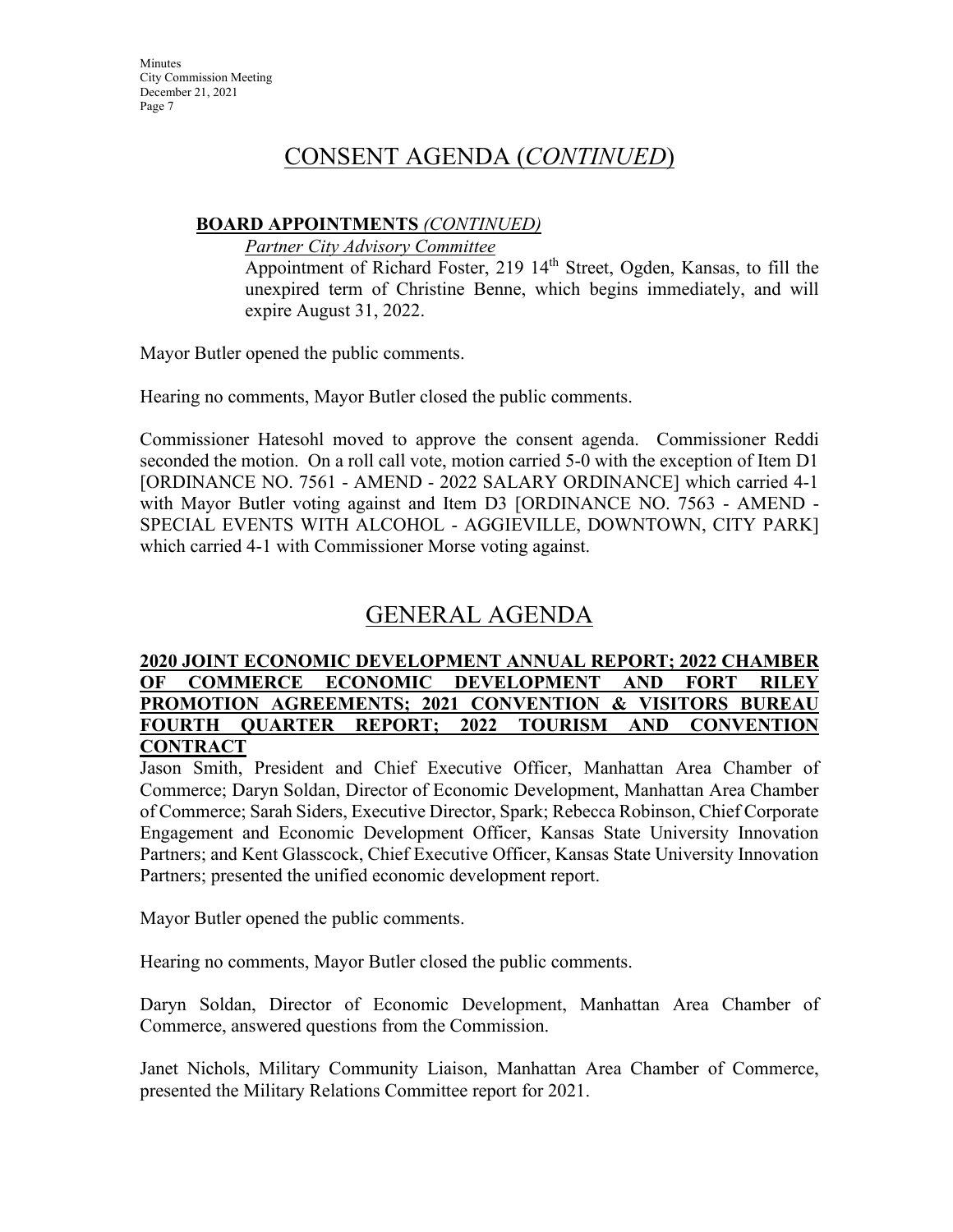# GENERAL AGENDA (*CONTINUED*)

#### **2020 JOINT ECONOMIC DEVELOPMENT ANNUAL REPORT; 2022 CHAMBER OF COMMERCE ECONOMIC DEVELOPMENT AND FORT RILEY PROMOTION AGREEMENTS; 2021 CONVENTION & VISITORS BUREAU FOURTH QUARTER REPORT; 2022 TOURISM AND CONVENTION CONTRACT** *(CONTINUED)*

Karen Hibbard, Director, Convention and Visitors Bureau (CVB), presented the fourth quarter CVB report. She then answered questions from the Commission.

Mayor Butler opened the public comments.

Hearing no comments, Mayor Butler closed the public comments.

Commissioner Hatesohl moved to receive the 2020 Joint Economic Development Report; authorize City Administration to finalize and the Mayor and City Clerk to execute the Fort Riley Promotion, Economic Development, and Tourism and Convention contracts for 2022 with the Manhattan Area Chamber of Commerce. Commissioner Estabrook seconded the motion. On a roll call vote, motion carried 5-0.

#### **ADJOURNMENT**

At 9:44 p.m. the Commission adjourned.

 $\overline{\phantom{a}}$  ,  $\overline{\phantom{a}}$  ,  $\overline{\phantom{a}}$  ,  $\overline{\phantom{a}}$  ,  $\overline{\phantom{a}}$  ,  $\overline{\phantom{a}}$  ,  $\overline{\phantom{a}}$  ,  $\overline{\phantom{a}}$  ,  $\overline{\phantom{a}}$  ,  $\overline{\phantom{a}}$  ,  $\overline{\phantom{a}}$  ,  $\overline{\phantom{a}}$  ,  $\overline{\phantom{a}}$  ,  $\overline{\phantom{a}}$  ,  $\overline{\phantom{a}}$  ,  $\overline{\phantom{a}}$ Brenda K. Wolf, CMC, City Clerk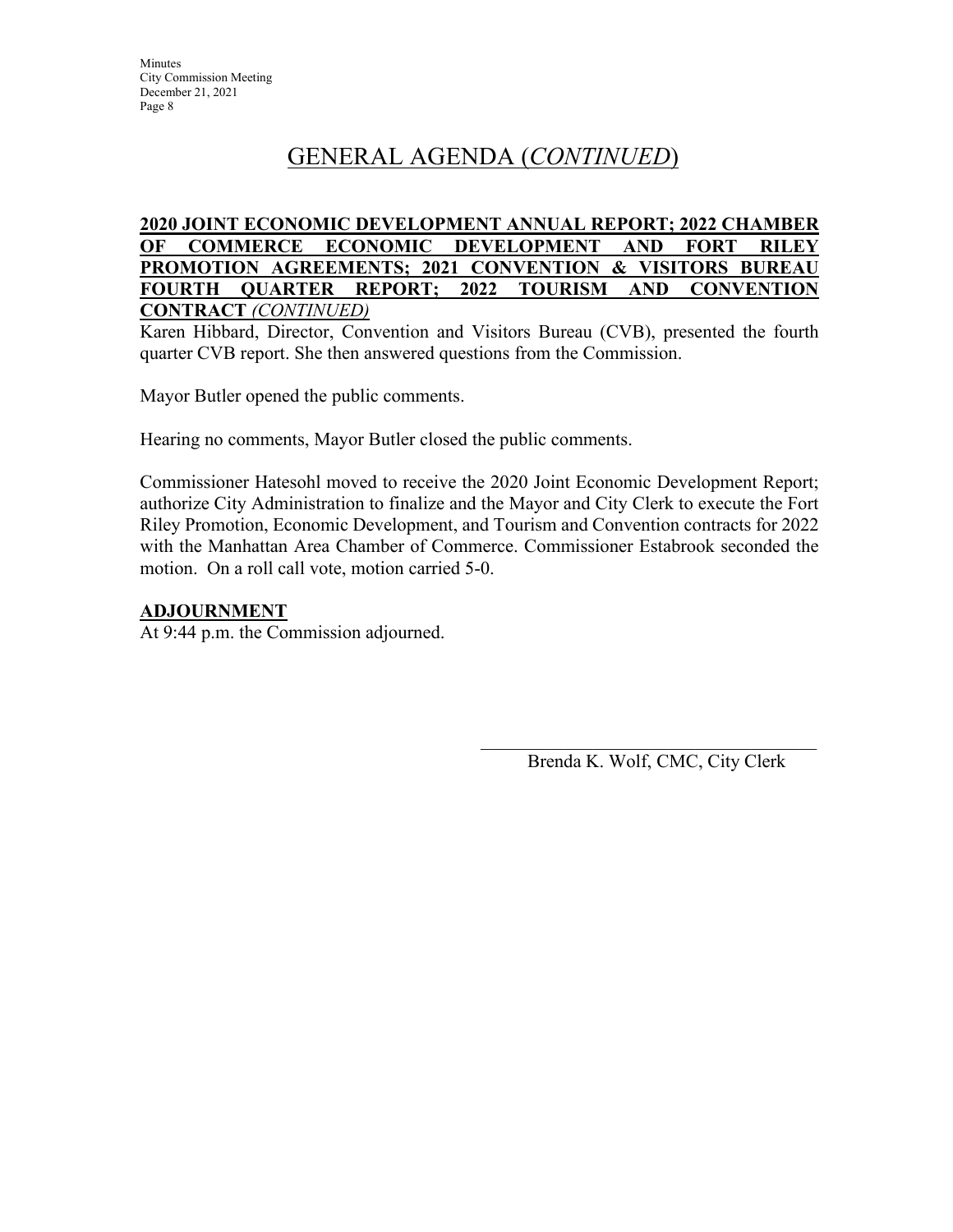*Attachment No. 1*

| <b>AGENCY</b>                          | <b>AMOUNT</b> |
|----------------------------------------|---------------|
| Big Brothers/Big Sisters               | \$37,000      |
| Boys and Girls Club of Manhattan, Inc. | \$45,865      |
| Crisis Center                          | \$48,800      |
| Good Shepherd Homecare & Hospice       | \$54,222      |
| Kansas Legal Services, Inc.            | \$40,000      |
| Manhattan Emergency Shelter            | \$86,768      |
| Morning Star Inc., CRO                 | \$12,000      |
| Shepherd's Crossing                    | \$55,000      |
| Sunflower CASA Project, Inc.           | \$56,000      |
| Thrive                                 | \$14,000      |

## *2022 Social Services Advisory Board Agencies Funded*